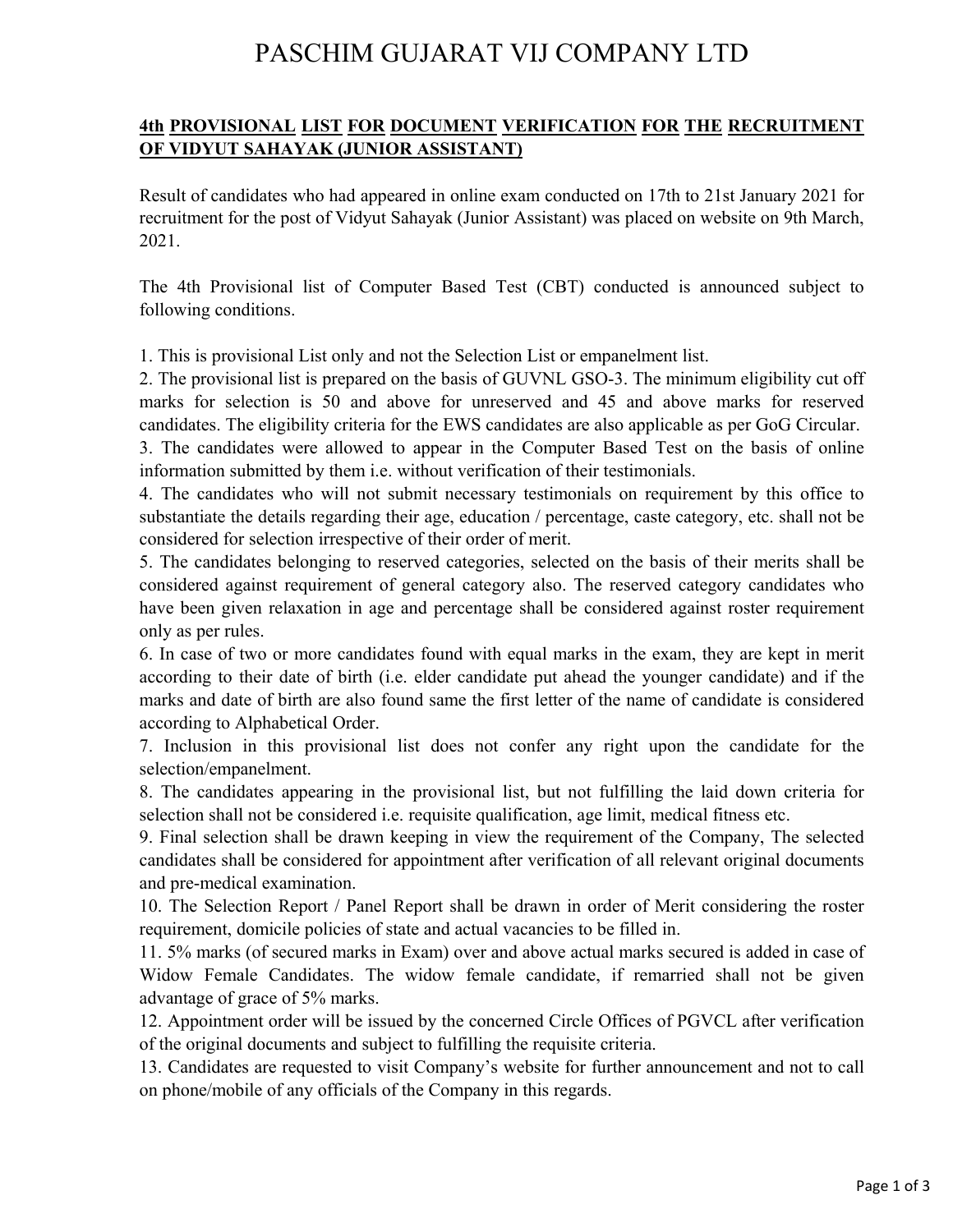## PASCHIM GUJARAT VIJ COMPANY LTD

| <b>4th PROVISIONAL LIST FOR DOCUMENT VERIFICATION FOR THE</b><br>RECRUITMENT OF VIDYUT SAHAYAK (JUNIOR ASSISTANT) |                        |          |               |           |              |                      |  |  |  |
|-------------------------------------------------------------------------------------------------------------------|------------------------|----------|---------------|-----------|--------------|----------------------|--|--|--|
| Sr.No.                                                                                                            | <b>Application No.</b> | Roll No. | Gender (M/F)  | D.O.B.    | <b>Marks</b> | <b>Alloted Caste</b> |  |  |  |
| 1                                                                                                                 | 28070329               | 658041   | <b>MALE</b>   | 25-Feb-95 | 73.74        | UR-SEBC              |  |  |  |
| $\overline{2}$                                                                                                    | 28041449               | 660506   | <b>MALE</b>   | 04-Aug-99 | 73.68        | UR-SEBC              |  |  |  |
| 3                                                                                                                 | 28058425               | 642600   | <b>MALE</b>   | 18-Mar-95 | 73.60        | UR-SEBC              |  |  |  |
| 4                                                                                                                 | 28089555               | 643045   | <b>MALE</b>   | 05-Jun-96 | 73.60        | UR-SEBC              |  |  |  |
| 5                                                                                                                 | 28094063               | 629529   | <b>MALE</b>   | 27-Aug-97 | 73.60        | UR-SEBC              |  |  |  |
| 6                                                                                                                 | 28039487               | 658427   | <b>MALE</b>   | 26-Apr-98 | 73.60        | UR-SEBC              |  |  |  |
| $\overline{7}$                                                                                                    | 28029819               | 664537   | <b>MALE</b>   | 14-Sep-89 | 73.58        | <b>SEBC</b>          |  |  |  |
| 8                                                                                                                 | 28077713               | 638945   | <b>MALE</b>   | 07-Dec-91 | 73.58        | UR-SEBC              |  |  |  |
| 9                                                                                                                 | 28069221               | 644328   | <b>MALE</b>   | 01-Jun-92 | 73.58        | UR-SEBC              |  |  |  |
| 10                                                                                                                | 28027525               | 646518   | <b>MALE</b>   | 21-Jul-93 | 73.58        | UR                   |  |  |  |
| 11                                                                                                                | 28061180               | 606466   | <b>MALE</b>   | 23-Oct-93 | 73.58        | UR-SEBC              |  |  |  |
| 12                                                                                                                | 28065729               | 645008   | <b>MALE</b>   | 08-Mar-99 | 73.58        | UR-SEBC              |  |  |  |
| 13                                                                                                                | 28068709               | 639827   | <b>MALE</b>   | 09-Oct-92 | 73.55        | UR-SEBC              |  |  |  |
| 14                                                                                                                | 28066486               | 611941   | <b>MALE</b>   | 22-Mar-94 | 73.53        | UR-SEBC              |  |  |  |
| 15                                                                                                                | 28098155               | 646128   | <b>MALE</b>   | 17-Oct-94 | 73.50        | UR                   |  |  |  |
| 16                                                                                                                | 28033571               | 606880   | <b>MALE</b>   | 03-Mar-99 | 73.50        | <b>UR</b>            |  |  |  |
| 17                                                                                                                | 28042794               | 639502   | <b>MALE</b>   | 20-Jul-95 | 73.48        | UR-SEBC              |  |  |  |
| 18                                                                                                                | 28045423               | 627984   | <b>MALE</b>   | 01-Jun-97 | 73.48        | UR-SEBC              |  |  |  |
| 19                                                                                                                | 28040871               | 638136   | <b>MALE</b>   | 27-May-99 | 73.48        | UR-SEBC              |  |  |  |
| 20                                                                                                                | 28096842               | 615461   | <b>MALE</b>   | 22-Apr-97 | 73.46        | UR-SEBC              |  |  |  |
| 21                                                                                                                | 28060095               | 600214   | <b>MALE</b>   | 25-Jul-97 | 73.43        | UR-SEBC              |  |  |  |
| 22                                                                                                                | 28088114               | 630032   | <b>MALE</b>   | 27-Aug-96 | 73.42        | UR-SEBC              |  |  |  |
| 23                                                                                                                | 28024013               | 639245   | <b>MALE</b>   | 08-Sep-91 | 73.40        | UR-SEBC              |  |  |  |
| 24                                                                                                                | 28072086               | 615617   | <b>MALE</b>   | 04-Jul-97 | 73.34        | UR-SEBC              |  |  |  |
| 25                                                                                                                | 28030601               | 620759   | <b>MALE</b>   | 05-Sep-98 | 73.34        | UR-SEBC              |  |  |  |
| 26                                                                                                                | 28053939               | 642118   | <b>MALE</b>   | 06-Jan-87 | 73.33        | <b>SEBC</b>          |  |  |  |
| 27                                                                                                                | 28009860               | 601364   | <b>MALE</b>   | 05-Dec-92 | 73.32        | UR-SEBC              |  |  |  |
| 28                                                                                                                | 28057367               | 638746   | <b>MALE</b>   | 29-Aug-96 | 73.32        | UR                   |  |  |  |
| 29                                                                                                                | 28021984               | 621220   | MALE          | 21-Dec-96 | 73.32        | <b>UR</b>            |  |  |  |
| 30                                                                                                                | 28095251               | 632505   | MALE          | 20-Dec-97 | 73.32        | UR-SEBC              |  |  |  |
| 31                                                                                                                | 28008325               | 629519   | MALE          | 04-Dec-98 | 73.32        | UR-SEBC              |  |  |  |
| 32                                                                                                                | 28075533               | 657959   | MALE          | 12-Aug-99 | 73.32        | UR-SEBC              |  |  |  |
| 33                                                                                                                | 28048460               | 610052   | MALE          | 14-May-98 | 73.29        | UR-SEBC              |  |  |  |
| 34                                                                                                                | 28022977               | 624104   | <b>MALE</b>   | 21-Nov-97 | 73.28        | UR-SEBC              |  |  |  |
| 35                                                                                                                | 28000489               | 614671   | MALE          | 30-Apr-93 | 73.27        | UR-SEBC              |  |  |  |
| 36                                                                                                                | 28028412               | 609291   | MALE          | 02-Sep-90 | 73.22        | UR-SEBC              |  |  |  |
| 37                                                                                                                | 28025173               | 645980   | MALE          | 19-Oct-95 | 73.22        | UR                   |  |  |  |
| 38                                                                                                                | 28065914               | 640270   | MALE          | 30-May-98 | 73.22        | UR-SEBC              |  |  |  |
| 39                                                                                                                | 28089212               | 642416   | MALE          | 01-Jun-98 | 73.22        | <b>SEBC</b>          |  |  |  |
| 40                                                                                                                | 28058690               | 638630   | MALE          | 11-Jul-90 | 72.96        | <b>SC</b>            |  |  |  |
| 41                                                                                                                | 28044540               | 602290   | MALE          | 16-Aug-92 | 72.96        | <b>SC</b>            |  |  |  |
| 42                                                                                                                | 28051979               | 625170   | MALE          | 14-Oct-95 | 72.96        | SC                   |  |  |  |
| 43                                                                                                                | 28097911               | 640603   | MALE          | 05-Feb-97 | 72.93        | EWS                  |  |  |  |
| 44                                                                                                                | 28072669               | 621193   | FEMALE        | 31-May-99 | 71.29        | UR                   |  |  |  |
| 45                                                                                                                | 28031723               | 607610   | <b>FEMALE</b> | 01-Feb-89 | 71.19        | UR                   |  |  |  |